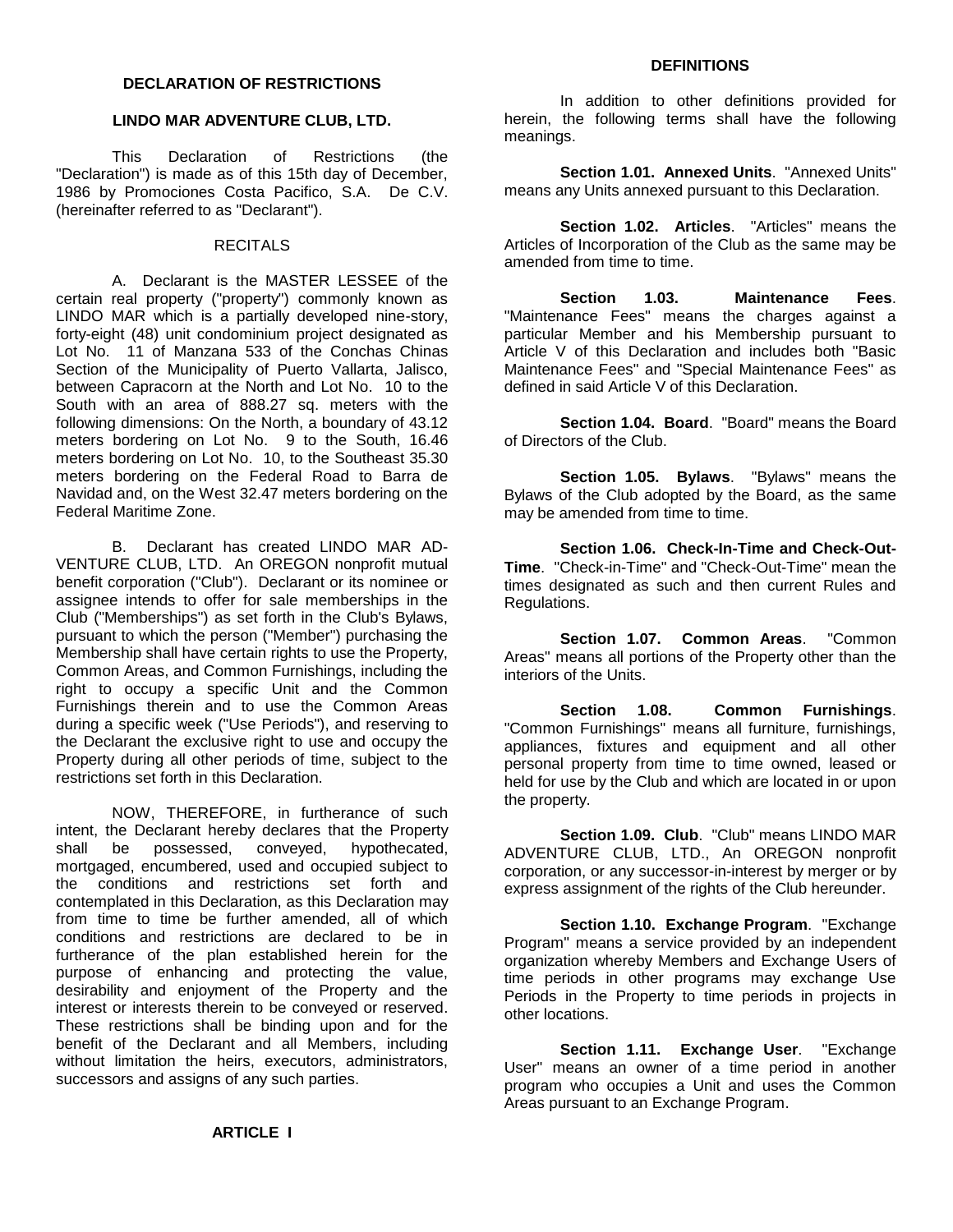**Section 1.12. Maintenance Period**. "Maintenance Period" means, with respect to each Unit, the time period between Check-Out-Time and Check-In-Time reserved by the Club for the maintenance, cleaning and repair of the Unit and Common Furnishings therein.

**Section 1.13. Managing Agent**. "Managing Agent" means the agent engaged by the Board pursuant to and in the manner provided in Section 4.08 hereof.

**Section 1.14. Member**. "Member" means the Member/Owner of a Membership in the Club or Declarant with respect to any Membership not yet sold by the Club.

**Section 1.15. Membership**. "Membership" means a Member's status as a Member of the Club which includes a right to occupy a specified Unit, and the Common Furnishings related thereto and the nonexclusive right to use the Common Areas during a reserved Use Period provided such occupancy is reserved and used in accordance with the provisions of this Declaration and the Rules and Regulations. The Club shall issue no more than fifty-two (52) Memberships for each Unit owned or acquired by the Club. Each Membership shall be evidenced by a Membership certificate which shall specify the Unit and week subject to such Membership.

**Section 1.16. Membership Certificate**. "Membership Certificate" means a certificate issued by the Club identifying the person to whom it is issued as an owner of a Membership and specifying the Unit and Use Period subject to such Memberships.

**Section 1.17. Permitted User**. "Permitted User" means any person, other than an Exchange User, occupying a Unit on the Property by or through any Member, including, but not limited to, such Member's family, guests, licensees or invitees. Any act or omission by a permitted User shall be deemed the act or omission of the Member under whom such Permitted User occupies the Property.

**Section 1.18. Personal Charges**. "Personal Charges" shall mean a charge against a particular Member and his Membership, directly at the cost incurred by the Club for corrective action performed pursuant to the provisions of this Declaration, or a reasonable fine or penalty assessed by the Club, plus interest and other charges thereon as provided for in this Declaration. Personal Charges shall also include telephone charges, and other special charges or supplies attributable to the occupancy of a Unit during such Member's Use Period.

**Section 1.19. Purchase Agreement**. Means the "Purchase Agreement" by which a person(s) or entity(s) named therein as the "Member(s)" purchase one or more Memberships.

**Section 1.20. Rules and Regulations**. "Rules and Regulations" means the Rules and Regulations adopted from time to time.

**Section 1.21. Unit**. "Unit" means any separate living unit subject to the Declaration which is designated in a Member's Purchase Agreement in which the Member is entitled to a Use Period. "Unit" shall include the Common Furnishings in such Unit as described in Section 1.08 above and "Annexed Units" as defined in Section 1.01 above.

**Section 1.22. Use Period**. "Use Period" means the time periods during which a Member has the exclusive right to use and occupy a specified Unit in accordance with the provisions of this Declaration and the Rules and Regulations. Each Use Period shall consist of a period of seven (7) consecutive days and shall commence each Saturday at 4:00 p.m. local time and shall terminate at 11:00 a.m. local time on the following Saturday.

## **ARTICLE II OCCUPANCY RIGHTS AND RESTRICTIONS**

**Section 2.01. Occupancy Rights of Members**. Subject to all the terms and conditions contained in this Declaration and in the Rules and Regulations, each owner of a Membership shall have the exclusive right, for each Membership owned, to occupy and use the designated Unit and the Common Furnishings contained within such Unit, and the non-exclusive right to use and enjoy the Common Areas for the Use Period within such Member's Designated Fee; provided, however, that such Member shall have reserved such use and occupancy in accordance with the requirements and procedures for the making of reservations set forth in the then operative Rules and Regulations. No use or occupancy by any Member will be permitted if such Member (1) is not registered as a Member of the Club, (2) does not possess a Membership Certificate issued by the Club, or (3) is delinquent in the payment of any amounts owed to the Club or owed under the Purchase Agreement for such Member's Membership at Check-In-Time at the commencement of such Member's Use Period.

**Section 2.02. Occupancy Restrictions**. Each Member shall keep the Unit occupied by him and the Common Furnishings therein in good condition during his Use Period, vacate the Unit at the expiration of his Use Period, remove all persons and personal property therefrom, excluding only the Common Furnishings therein in good and sanitary condition and otherwise comply with such check-out and other regulations as may be contained in the Rules and Regulations. Any Member may permit a Permitted User to exercise such Member's Use right of the purposes permitted by this Declaration during his Use Period, but such Member shall be responsible for any loss, damage, or violation of this Declaration or the Rules and Regulations which occurs during such occupancy as if such Member were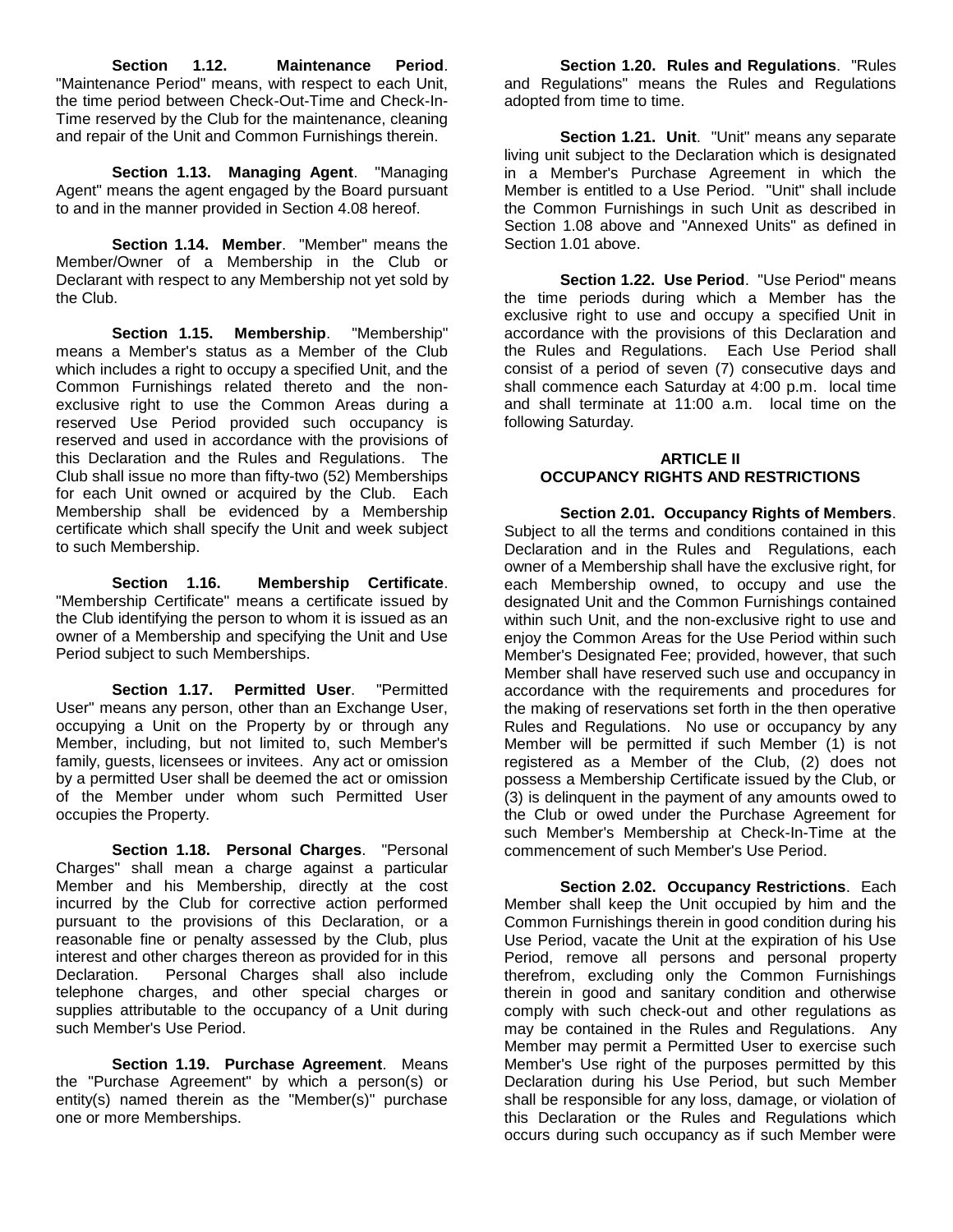occupying the Unit. Except as required to prevent damage or injury to persons or property in an emergency, no Member shall make or authorize any alterations to a Unit or its Common Furnishings; paint or otherwise refinish or redecorate the inner surfaces of the walls, ceilings, floors, windows or doors bounding any Unit which such Member may from time to time occupy, or remove, alter or replace any portion of the Common Furnishings without the prior written consent of the Club. The right to perform all of the foregoing acts has been retained by the Club, unless otherwise expressly stated in this Declaration. The foregoing prohibitions, however, shall not modify or affect the obligation of each Member for the prudent care and ordinary maintenance and upkeep of all property subject to his use. No animals shall be allowed or kept in or upon any Unit.

**Section 2.03. Failure to Vacate**. If any Member or Permitted User fails to vacate a Unit at the end of his Use Period, or otherwise makes unauthorized use or occupancy of a Unit during a period other than his Use Period or prevents another Member, Permitted User or Exchange User (the "Detaining Member") or Permitted User (the "Detaining User") shall (a) be subject to immediate removal, eviction or ejection from the Unit wrongfully used or occupied; (b) be deemed to have waived any notice required by law with respect to any legal proceedings regarding removal, eviction or ejection; (c) reimburse the Club and the Detained Member or Detained User for all costs and expenses incurred by him as a result of such conduct, including, but not limited to, costs of alternate accommodations, travel costs, court costs and reasonable attorneys fees; fees incurred with connection with removing, evicting or ejecting the Detained Member or Detained User from such Unit and costs (Including reasonable attorney's fees) incurred in collecting such amounts, and (d) pay to the Detained Member or Detained User entitled to use and occupy the Unit during such wrongful occupancy, as liquidate damages (in addition to the costs and expenses set forth in Section 2.03 (c) above), a sum equal to two hundred percent (200%) of the fair rental value per day of the Unit for each day or portion thereof, including the day of surrender, during which the Detaining Member or Detaining User prevents determining the "fair rental value" of a Unit. "Fair rental value" for a Unit shall be based upon the costs of renting comparable accommodations located in the vicinity of the Property. The Club shall use reasonable efforts to remove such Detaining Member or Detaining User from the Unit, to assist in the Detained Member or Detained User in finding alternate accommodations during such holdover period, or to secure, at the expense of the Club, alternate accommodations for any Detained Member or Detained User. Such alternate accommodations shall be as near in value to the Detained Member's or Detained User's Unit as possible and the cost thereof shall be assessed to the Detaining Member as a "Personal Charge" (as hereinafter defined). If the Club, in its sole discretion, deemed it necessary to contract for a period greater than the actual period for which the use is prevented in order

to secure alternate accommodations as set forth above, the cost of the entire period shall be assessed to the Detaining Member as a Personal Charge. By accepting issuance of a Membership Certificate, each Member agrees that, in the event of a wrongful occupancy or use by him or his Permitted User, damages would be impractical or extremely difficult to ascertain and that the measure of liquidated damages provided for herein constitutes a fair compensation to those who are deprived of occupancy. If a Member or his Permitted User by intentional or negligent act renders a Unit uninhabitable for one or more successive Use Periods, or any portion thereof, then (i) such Member shall be deemed a Detaining Member, (ii) the foregoing provisions of this Section 2.03 shall apply, and (iii) such Member shall be liable to any Member or Permitted User during any such successive Use Period just as if such Member had refused to vacate the Unit at the end of his Use Period. For the purposes of this Section, the act or negligence of a Permitted User shall be deemed to be the act of a Member authorizing the Permitted User to use such Member's Membership rights.

**Section 2.04. Maximum Occupancy Limitations**. The maximum occupancy of each Unit shall be limited to four (4) persons in a one bedroom Unit, six (6) persons in a two bedroom Unit, and eight (8) persons in a three bedroom Unit. In no event shall the maximum occupancy limitations described above be exceeded.

**Section 2.05. Rights of Entry**. Without limitation thereto, the Club, on behalf of itself, its successors and assigns, and its and their respective agent, employees and other authorized personnel, retains the right to enter the Units and the Common Areas, for the purposes of performing its administrative, maintenance and other obligations under this Declaration. The Club's exercise of such rights shall not unreasonably interfere with or diminish the rights of Members to occupy Units in accordance with this Declaration and the Rules and Regulations.

**Section 2.06. Rental of Units by the Declarant**. Declarant shall have the exclusive right to occupy the Units and to rent such Units to the general public at all times other than during properly reserved Use Periods. Any rentals received by Declarant shall inure to the benefit of Declarant.

**Section 2.07. Transfer or Encumbrance of Memberships**. (a) A Member may transfer his Membership provided that such Member sells, conveys, or encumbers not less than all of his interest in any single Membership. Any sales, conveyance or encumbrance by any Member of less than all of his interest in a Membership shall be null, void and of no effect. If a Member ("Selling Member") sells, transfers or assigns a Membership, any buyer, transferee or assignee ("Buying Member") shall specifically agree in writing to abide by the Declaration, the Bylaws, and the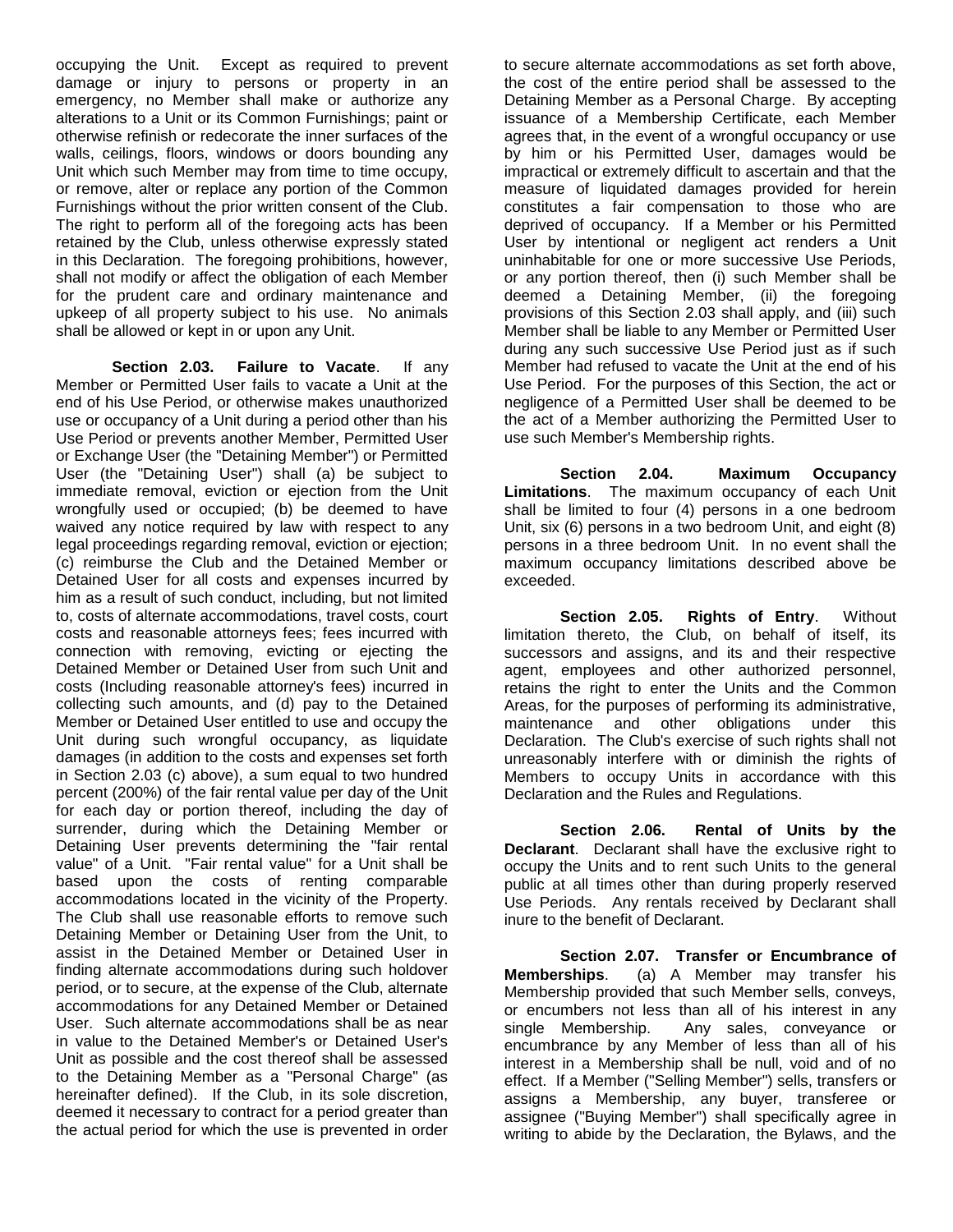Rules and Regulations. No sale, transfer or assignment shall be valid until any amounts due to the Club from the Selling Member have been paid and until the Buying Member has furnished a written statement to the Club of his name, address and telephone number and delivered to the Club the Buying Member's agreement to pay the balance, if any, due under the Selling Member's<br>Purchase Agreement. On satisfaction of the On satisfaction of the requirements for transfer set forth in this Section, the Club shall issue a new Member Certificate to the Buying Member and cancel the Membership Certificate of the Selling Member.

(b) Each Member shall have the right to encumber all, but not less than all, of his Membership. Any such encumbrance shall be subordinate to all of the provisions of this Declaration. This Declaration shall be binding upon any Member whose title is derived through the enforcement of a security interest held in a Membership by any action, public or private. Not withstanding any other provision of this Declaration, no breach of the provisions herein contained, nor the enforcement of any security interest created pursuant to the provisions hereof shall defeat or make invalid a purchase money security interest in any Member's Membership if the same is given in good faith and for value.

**Section 2.08 Transfer or Encumbrance of Club Property**. The Declarant hereby covenants not to sell, exchange or encumber the Property unless such encumbrance is first approved in writing by the Members representing at least two-thirds (2/3) of the voting power of the Club residing in all Members.

**Section 2.09. Protection of Memberships**. Except as provided in Section 2.08(b) above, no Member shall permit his Membership to be subject to any lien, claim or charge, the enforcement of which may result in a sale or threatened sale of the Membership or any part therein, or any other Member or in any interference in the use or enjoyment thereof by any other Member. In addition, no Member shall seek or obtain judicial partition, or the equivalent of such remedies, of the Property or a sale of a Membership in lieu of partition.

#### **ARTICLE III THE CLUB**

**Section 3.01. Club**. LINDO MAR ADVENTURE CLUB, LTD., An OREGON nonprofit mutual benefit corporation, shall be the Club.

**Section 3.02. Membership in the Club**. Each owner of a Membership shall be a Member of the Club and shall remain a Member thereof until he ceases to so own a Membership. The Membership of each Member in the Club shall be evidenced by and is connected to and inseparable from his ownership of a Membership Certificate.

**Section 3.03. Types of Membership/Voting**. In accordance with provisions of the Bylaws, the Club shall have one class of membership. Members shall be entitled to one (1) vote for each Membership owned, provided, when more than one person or entity owns a Membership, all such persons and entities shall be Members and the vote for such persons and entities shall be Members and the vote for such Membership shall be exercised as they among themselves determine, but in no event shall more than one vote be cast with respect to any Membership. All votes required for action by the Club set forth in this Declaration shall require the prescribed percentage of the voting power of the Club and where specified the prescribed percentage of voting power of Members other than the Declarant. Where the voting percentages are not specified, voting shall be in accordance with the Bylaws.

**Section 3.04. Board of Directors**. The number of directors shall be specified in the Bylaws. The Board shall initially consist of the persons appointed by the incorporator of the Club.

## **ARTICLE IV MANAGEMENT**

**Section 4.01. Powers and Duties Generally**. The Club, acting along (through its Board, its officers, or other duly authorized agents or representatives) may, subject to the provisions of the Trust, the Articles, the Bylaws and this Declaration, exercise any and all of its rights and, except as specifically limited herein, all of the powers of a nonprofit mutual benefit corporation formed under the laws of the State of Oregon.

**Section 4.02 Specific Powers and Duties of the Club**. The management, operation, and maintenance of the Property, the acquisition (by purchase or lease), maintenance, and replacement of the Common Furnishings, the use and occupancy of the Units and payment of expenses and costs covered by in this Declaration shall be the duty of the Club. The Club shall have the duty to administer the membership plan and to levy, collect and enforce the maintenance fees provided for in this Declaration. The Club shall have exclusive possession of each Unit during the Maintenance Periods for maintenance and repairs on such Unit. The Club shall not make any commercial use of the Roster or information contained therein except as necessary to carry out its duties under the Declaration. The Club shall have the power to do all things that are required to be done by it pursuant to this Declaration. Without limitation of the above powers and duties, the Club is expressly authorized in its discretion and on behalf of the Members to do any of the following:

**(a) Maintenance and Repair**. The Club shall maintain the Property, the Units and the Common Furnishings in the same or substantially the same original appearance, design and quality, and in so doing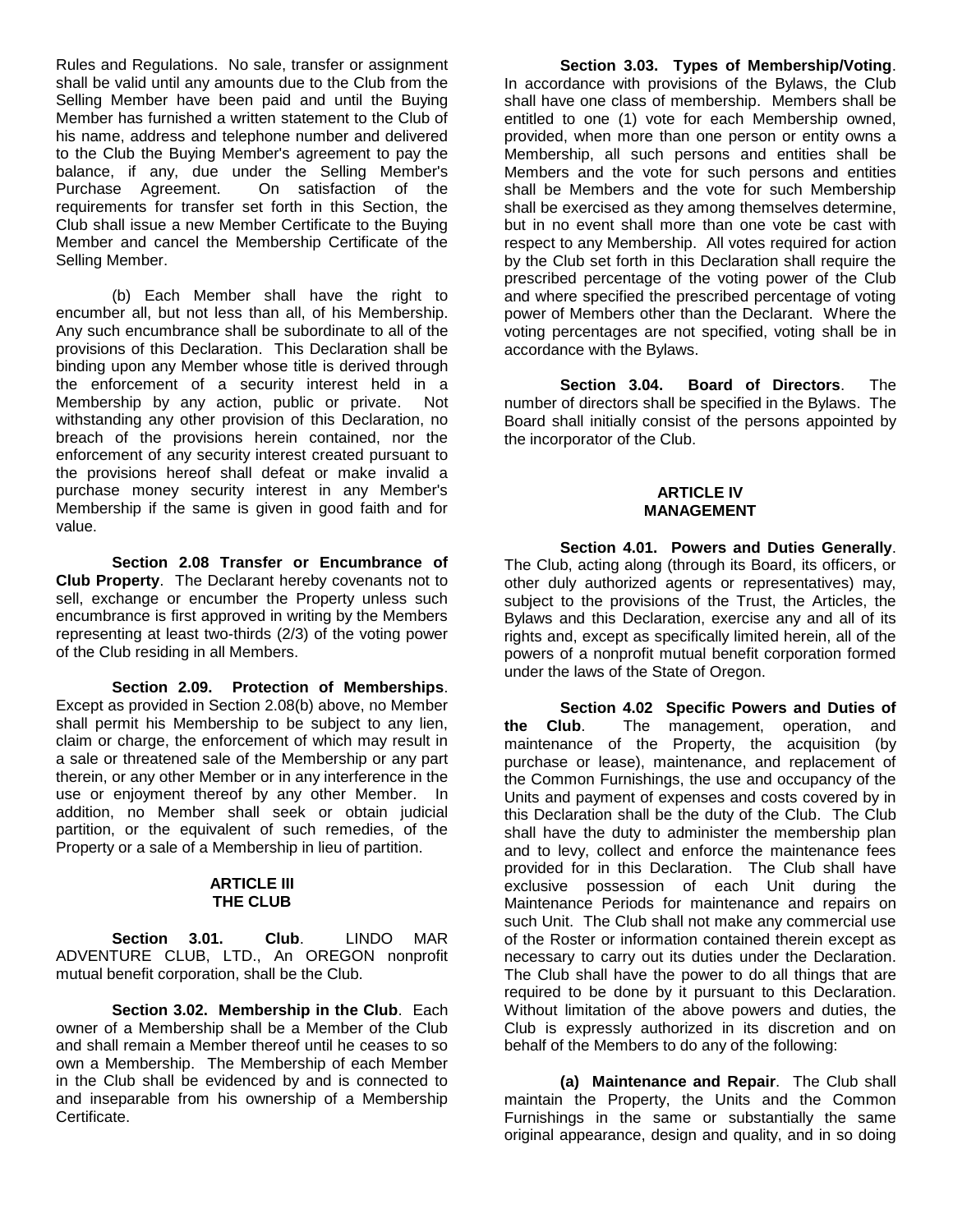shall repair, repaint, furnish or refurnish any part of the Property, the Units and the Common Furnishings; to establish reserves for anticipated costs, including the costs of acquisition and replacement of Common Furnishings, and to buy materials, supplies, furniture, furnishings, labor or services which the Club deems necessary or proper for the operation, maintenance and repair of the Property and Common Furnishings.

**(b) Taxes and Maintenance Fees**. The Club shall be responsible for the payment of all taxes and maintenance fees, and other costs affecting or relating to the Property or the Common Furnishings; and to discharge or contest liens or charges affecting the Property.

**(c) Utilities**. The Club shall obtain and maintain electrical, gas, telephone and other utility services for the Property.

**(d) Rules and Regulations**. The Club shall adopt, publish and enforce from time to time, Rules and Regulations relating to the possession, use and enjoyment of the Property, which Rules and Regulations shall be consistent with this Declaration. In the event of a conflict between the terms and conditions of the Rules and Regulations and this Declaration, this Declaration shall prevail.

**(e) Legal and Accounting**. The Club shall obtain legal and accounting services necessary or proper in the operation of the Property and the enforcement of this Declaration and the Bylaws and the Rules and Regulations.

**(f) Insurance**. The Club shall ensure that the following insurance is obtained pursuant to the Prior Agreements or by it covering the Property and/or the agents of the Club (i) insurance covering the Property and the Common Furnishings against loss or damage by fire and other hazards customarily covered by fire insurance policies written with extended coverage, (ii) general comprehensive public liability insurance against claims for personal bodily injury, death or property damage with limits with regard to injury or death insuring against liability for bodily injury, death and property damage arising from the use, occupancy and maintenance of the Property, the Project and the Common Furnishings, and (iii) any other insurance or additional coverage or limits of liability deemed necessary or desirable by the Club. Except as otherwise specified in this subsection, the policies of insurance shall cover such risks, be written by such insurers, and be in such amounts as the Club shall deem proper under the circumstances.

**(g) Levy and Collection of Maintenance Fees**. The Club shall levy, collect and enforce Maintenance Fees against the Members in the manner provided in Articles V and VI hereof in order to pay the

expenses of the operations and to enforce each Member's obligations.

**(h) Financial Statements and Accounting**. The Club shall cause to be prepared regularly and distributed to all Members an annual report, which shall be distributed, within ninety (90) days after the end of each fiscal year, consisting of the following: (1) a balance sheet as of the last day of each fiscal year, (2) an operating statement for such fiscal year, (3) a statement of changes in financial position for the fiscal year, (4) a statement of the place where the Roster showing the names and addresses of the current Members of the Club may be found, and (5) a list of the names, mailing addresses and telephone numbers of the Members of the Board. If the annual report is not prepared by an independent account-ant, the annual report shall be accompanied by the certificate of an authorized officer of the Club that the Statements were prepared without audit from the books and records of the Club. The Club shall also cause to be prepared and distributed to all Members within sixty (60) days of the beginning of each fiscal year, a pro forma operating statement ("the "Budget") for that fiscal year.

**(i) Bank accounts**. To deposit (a) all funds collected from Members pursuant to Article V hereof and Section 2.03, and (b) all other accounts collected by the Club in connection with its rights and duties provided herein, as follows:

(1) Except as provided for in section 4.02 (i) (2) below, all funds shall be deposited in a separate bank account or accounts (the "General Account(s)") may be used by the Club only for purposes for which such funds have been collected.

(2) Funds which the Club shall collect for "Reserve Expenses" [as defined in and collected pursuant to subsection 5.03 (b) shall within 10 days after deposit in the General Account, be deposited in an interest bearing account (the "Reserve Account") with a bank and the Club shall keep accurate books and records reflecting the amount in the Reserve Account. Funds deposited in the Reserve Account shall be used by the Club only for the specific purposes for which such funds have been collected.

**(j) Statement of Status**. The Club shall upon the request of any Member, purchaser or other prospective transferee of a Membership Certificate, issue a written statement setting forth any amounts unpaid with respect to the Membership Certificate and the use entitlement for the remainder of the current year. Such statement, for which a reasonable fee may be charged, shall be binding upon the Club in favor or any person who may rely on it in good faith.

**(k) Cleaning and Maid Service**. The Club shall provide for cleaning and maid service upon the departure of each Member or other occupant of the Unit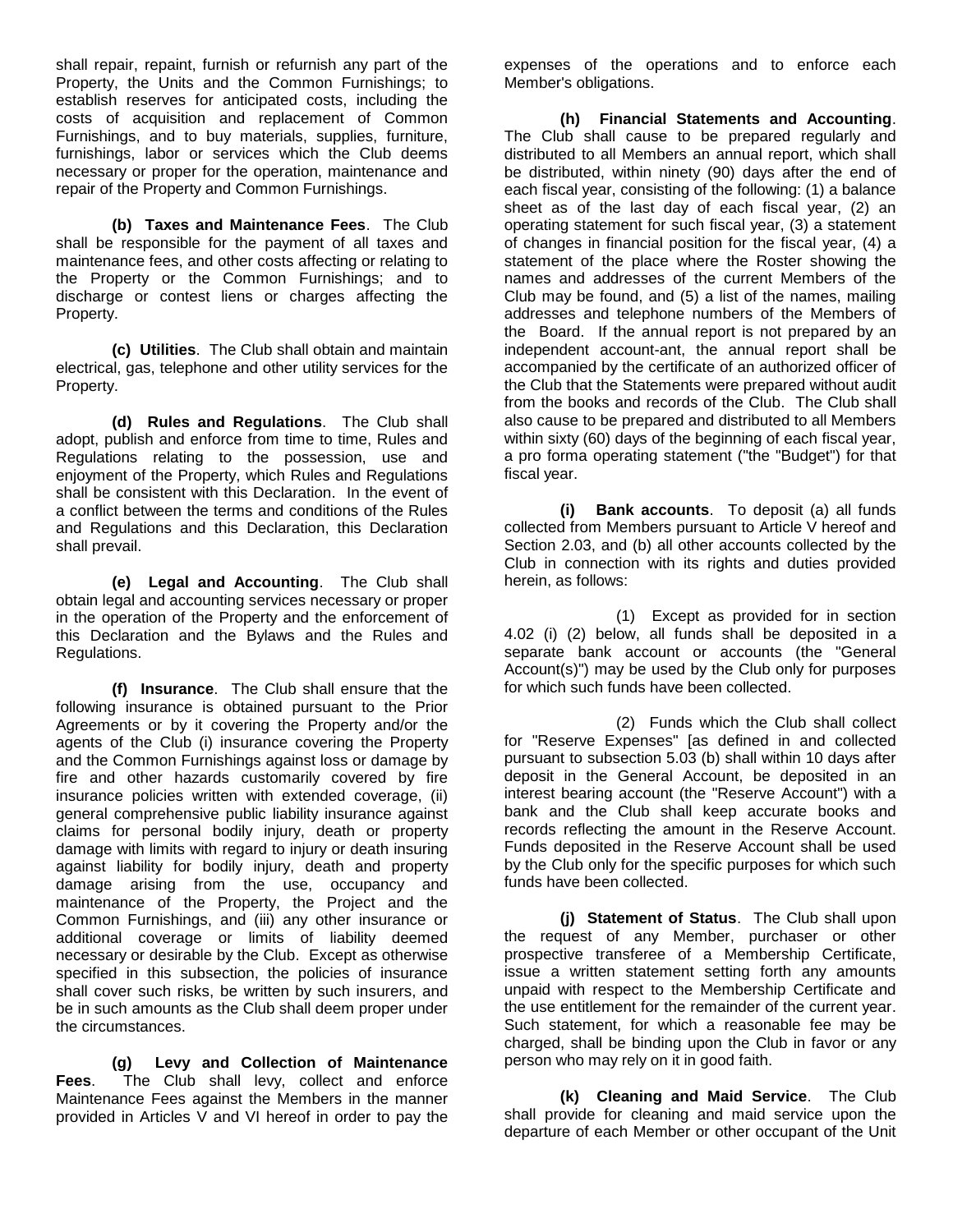and during Maintenance Periods so that the Units are maintained in good order and repair.

**(l) Rights of Entry**. The Club shall have the right of entry in and upon the Property and the interiors of all Units for the Purpose of inspecting the Property, the Units and the Common Furnishings, and taking whatever corrective action may be deemed necessary or proper by the Board of Directors, consistent with the provisions of this Declaration. Without limiting the generality of the foregoing, the Club shall have a right of entry into any Unit occupied by a Member, a Permitted User, or an Exchange User upon reasonable notice to such occupant for any purpose reasonably related to the Club's performances of its duties hereunder. The Club's right of entry shall be exercised so as to avoid any unreasonable interference with the enjoyment or occupancy of a Unit by any Member, Permitted User or Exchange User.

**(m) Other Necessary Acts**. The Club shall do all other things or acts deemed by the Club to be necessary or desirable for the operation and maintenance of the Property pursuant to this Declaration.

**(n) Delegation**. The Club may delegate the authority and responsibilities of the Club to one or more agents, including, without limitation, the Managing Agent provided for in section 4.03 below.

**Section 4.03. Authority and duty to Enforce Managing Agent**. The Club shall use its best efforts to engage and maintain a reputable senior firm or individual as the Managing Agent for the Property pursuant to a written agreement (the "Management Agreement") meeting the requirements of this section 4.03. Each Management Agreement shall:

(a) Obligate the Managing Agent to perform all duties of the Club specified in Section 4.02 above, provided that the Managing Agent may delegate its authority and responsibilities to one or more agents for such periods and upon such terms as the Managing Agent deems proper, subject to the limitations set forth in Section 4.04 below.

(b) Provide for a term of not more than three (3) years, except that the Management Agreement may provide that the term will be automatically renewed for successive annual terms unless notice of non-renewal is given no later than ninety (90) days prior to the end of any term by either party, provided that the Club may not give notice of non-renewal unless authorized by the vote or written consent of a majority of the voting power of the Club residing in Members other than Declarant. The Management Agreement shall be subject to termination by the Club as follows:

(i) At any time for cause. If the Managing Agent shall dispute a termination by the Club pursuant to this subparagraph; the dispute shall be submitted to

arbitration in accordance with the commercial arbitration rules of the American Arbitration Association.

(ii) Without cause upon the vote or written consent of a majority of the voting power of the Club residing in Members other than Declarant.

 (c) Provide that the Managing Agent may resign only upon compliance with the following conditions.

(i) The Managing Agent shall have given at least ninety (90) days prior written notice to the Club.

(ii) Prior to or at the expiration of the period of such notice the Club shall have entered into a Management Agreement with another management firm meeting the requirements of this Section 4.03 or shall have made a determination to discharge the duties delegated to Managing Agent with its own personnel. If however, the Club shall fail to make reasonable efforts to meet the foregoing requirements during such ninety (90) day period, Managing Agent's resignation shall be effective at the end of such ninety (90) days period to satisfy such requirements and has not entered into such a Management Agreement or determined to discharge the duties delegated to Managing Agent with its own personnel, the resignation of the Managing Agent shall not be effective until such a new Management Agreement is entered into between the Club and a new management firm or the Club has determined to discharge such duties with its own personnel.

(iii) On or before the effective date of the Managing Agent's resignation, the Managing Agent shall turn over all books and records relating to the management and operation of the Property to the successor Managing Agent.

 (d) Provide for reasonable compensation to be paid to the Managing Agent.

**Section 4.04 Limitation on Powers of the Club and the Managing Agent**. Notwithstanding the powers of the Club as set forth herein, neither the Club (nor the Managing Agent as the delegate of the Club's powers and duties) shall enter into a contract with a third person or entity whereby such person or entity will furnish goods or services for the Property for a term longer than one year unless authorized by the vote or written consent of a majority of the Members of the Club, except for:

(a) The Management Agreement;

 (b) A contract with a public utility company or utility service operated by the government or an agency thereof; and

 (c) Prepaid casualty and/or liability insurance policies not to exceed three (3) years duration provided that the policy permits pro rata cancellation by the insured; and/or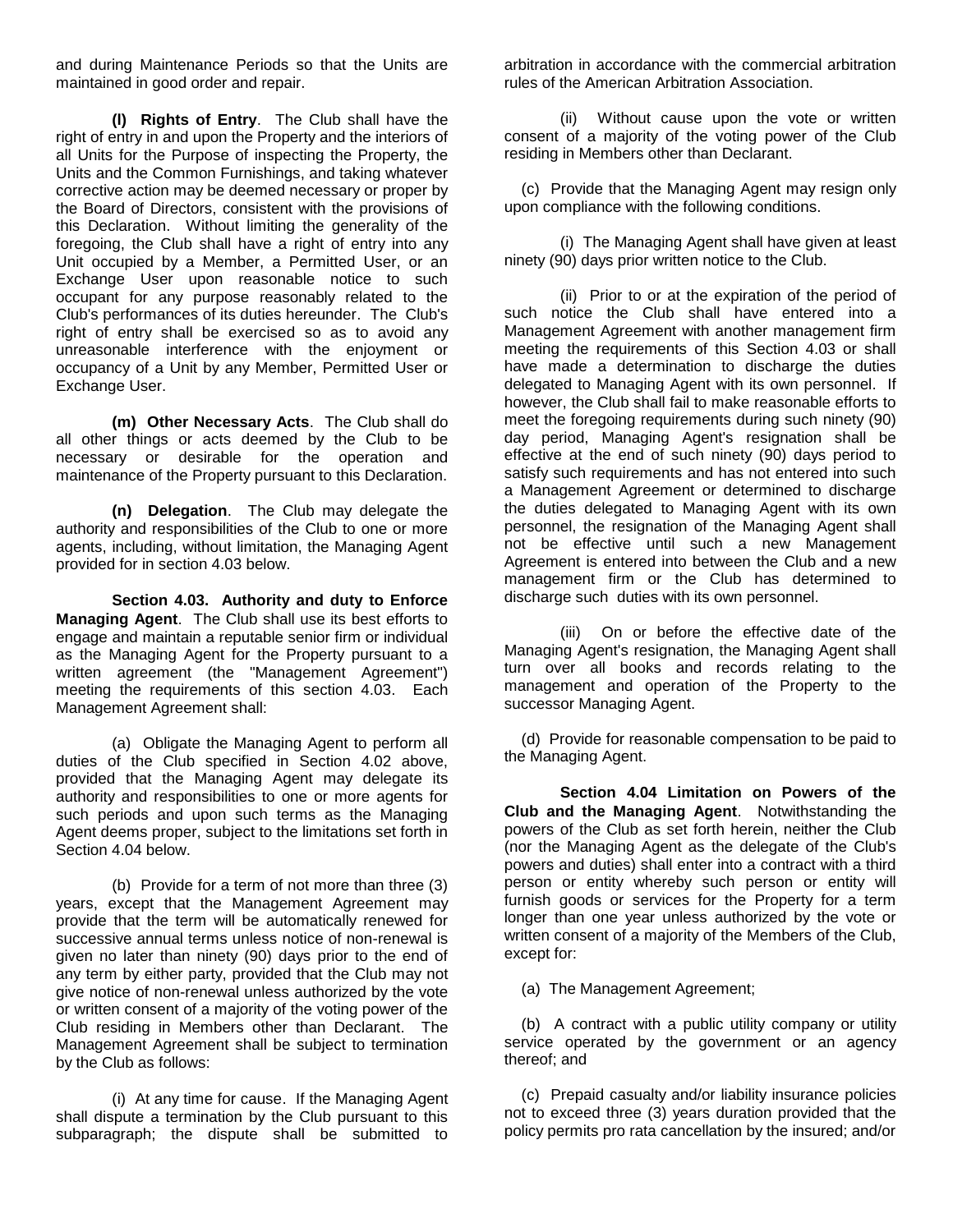(d) A lease of Common Furnishings.

**Section 4.05 Limited Liability**. Neither the Club nor the Managing Agent shall be responsible for the acts, omissions or conduct of any of the Members or Permitted Users or for the breach of any obligations hereunder of any of the Members or Permitted Users.

# **ARTICLE V MAINTENANCE FEES**

**Section 5.01 Creation of Personal Obligations for Maintenance Fees**. Each Members by acceptance of a Membership Certificate, hereby promises to pay the Club, for each Membership owned, the Maintenance Fees and Personal Charges. The Maintenance Fees, together with interest, costs of collection and reasonable attorney's fees, shall be the personal obligation of each Member at the time the Maintenance Fees become due and payable, shall bind such Member's successors and assigns, and shall be a lien and Charge upon the Membership against which the Maintenance Fees are made. No Member may waive or otherwise avoid liability for the Maintenance Fees by non-use or abandonment of his Membership or any part thereof.

**Section 5.02. Purpose of Maintenance Fees**. Maintenance Fees shall be used exclusively to promote recreation, health, safety and welfare of the Members, the operation and maintenance of the Property, and to reimburse the Club for expense incurred by the Club in the performance of the duties of the Club as set forth in this Declaration.

**Section 5.03. Basic Expenses**. "Basic Expenses" means the estimated aggregate amount of expenses as set forth in the Budget, to be incurred by the Club during the applicable fiscal year (a) to operate, manage, maintain, administer, improve and repair the Property, including the Units, the Common Area and the Common Furnishings, (b) to provide for reserves to ensure payment when due of the cost of capital expenditures relating to the repair or restoration of the Units and/or the Common Area and the repair and replacement of Common Furnishings or for such other purposes as are required by good business practice (the "Reserve Expenses"), (c) to provide for a fund to account for the possibility that some Maintenance Fees may not be paid on a current basis, and (d) to provide for the payment of the fee of the Managing Agent. Without limiting the generality of the foregoing, "Basic Expenses" shall include: all charges, costs and expenses whatsoever incurred by or on behalf of the Club for or in connection with (i) the administration and operation of the Property (ii) taxes assessed against the Club, the Property and/or the Common Furnishings and the maintenance fees and other similar govern-mental charges levied on or attributable to the Property, including, without limitation any added value, hotel transient occupancy tax or any governmental charge

levied in lieu thereof (iii) insurance, including fire and other casualty and liability insurance, obtained pursuant to this Declaration, (iv) any liability whatsoever for loss or damage arising out of or in connection with the Property or any fire, accident or nuisance therein, (v) cost of repair reinstatement, rebuilding and replacement of the Property and/or the Common Furnishings therein, (vi) the cost of all basic utility services, including water, electricity, garbage disposal, telephone and any other similar service attributable to the Units and the Common Areas, (vii) the unpaid share of any Maintenance Fee levied during the previous fiscal year against any Member who has defaulted in payment thereof to the extent that the same becomes uncollectable, and (viii) wages, accounting and legal fees, management fees, maid service, and cleaning fees, and other necessary expenses of upkeep, maintenance, management and operation actually incurred with respect to the Property. Basic Expenses shall not include any expenses constituting a Personal Charge. Basic Expenses for any applicable fiscal year subsequent to the 1986 fiscal year shall not exceed 120% of the Basic Expenses for the pre-ceding year unless a majority of the voting power of the Club shall consent thereto by vote or written assent. The Reserve Expenses portion of the Budget shall consist of specific items and amounts for which such Reserve Expenses are being collected

**Section 5.04 Reduction of Budget**. Each Member hereby agrees that in the event the Board shall determine at any time during the fiscal year that the budget is, or will be, in excess of the amounts needed to meet the Basic Expenses (other than Reserve Expenses) for such fiscal year, the Board shall have the authority, exercisable in its sole discretion, to cause to be prepared an estimate of the amount of such excess, which excess shall then be subtracted from the previously prepared Budget for the fiscal year to which such excess is applicable. The Basic Expenses reflected in the reduced total Budget shall then be allocated among the Members as provided in Section 5.05 below. No Member shall, by reason of such reduction, be entitled to a refund of all or any portion of any Basic Maintenance Fee previously paid. Each Member hereby further agrees that any amount assessed and collected in excess of the amount required to meet the Basic Expenses (other than Reserve Expenses) shall be applied to reduce the amount assessed to meet the Basic Expenses for the next succeeding fiscal year. Any reduction in the budget, as provided herein, shall not relieve any Member from his obligation to pay any past-due Basic Maintenance Fee.

**Section 5.05. Basic Maintenance Fee**. On a fiscal year basis, an assessment for each Membership shall be determined by the Board in good faith taking into account the Basic Expenses attributable to such fiscal year and the difference in size, amenities and cost of maintenance of the Units, respectively (the "Basic Maintenance Fee"). The Basic Maintenance Fee for a Membership shall commence as of the first day of the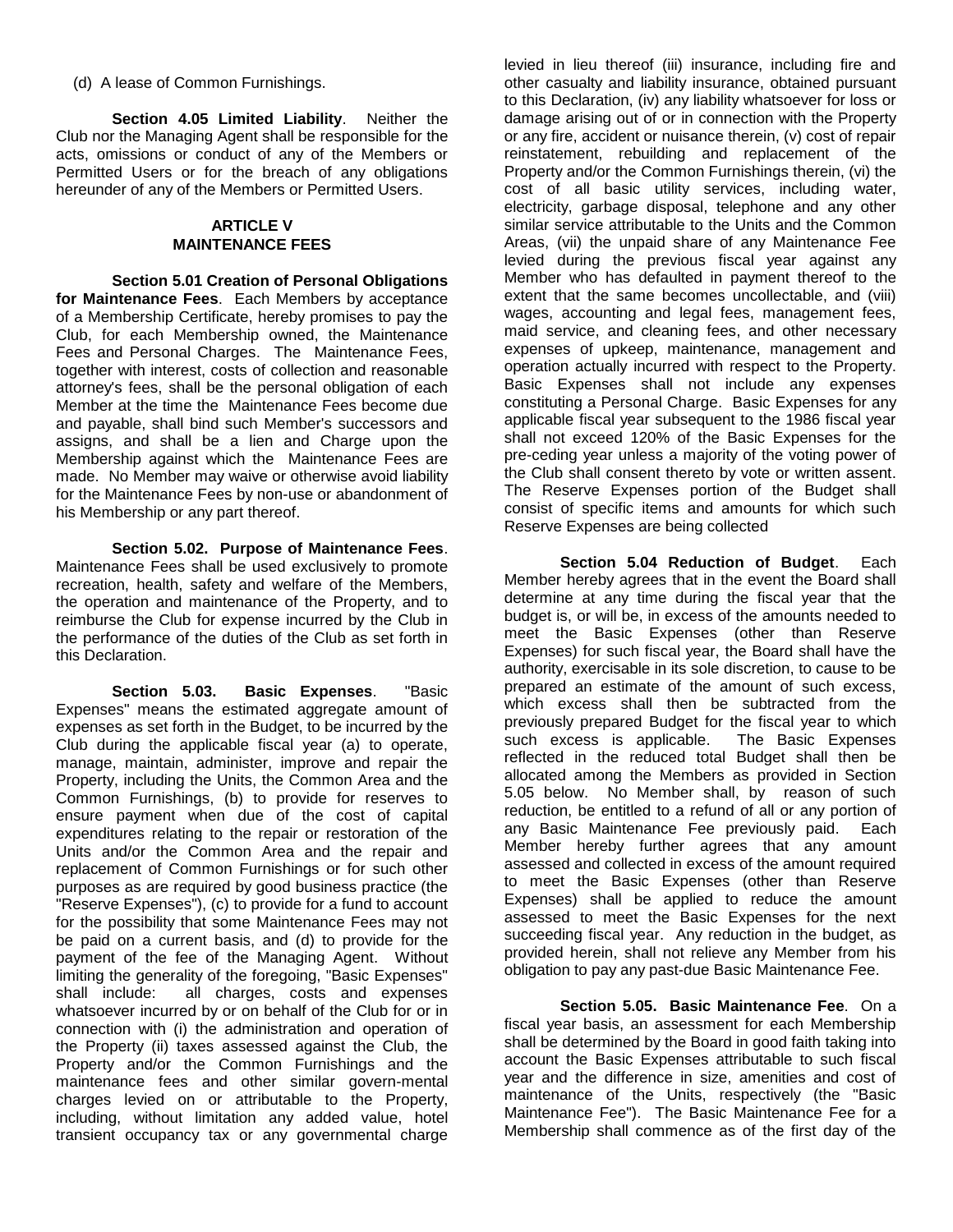month following the date of issuance of the Membership and shall be prorated for the number of months from said date of January first of the next calendar year; provided, however, that the Basic Maintenance Fee on each Membership shall commence not later than six (6) months after the close of the first such date. Thereafter all Basic Maintenance Fees shall be due and payable on January first of each calendar year.

**Section 5.06. Payment of Basic Maintenance Fee**. The Basic Maintenance Fee shall be paid in one lump sum due on or before the date determined in accordance with the provisions of Section 5.05 above. In no event shall a Member be allowed to exercise the rights of use associated with his Membership(s) prior to having paid the Basic Maintenance Fee (plus any "Late Charge", as defined below) on each of his Memberships for that fiscal year. Any Basic Maintenance Fee not paid when due shall bear interest at the maximum rate allowed by law until paid in full and shall automatically be subject to a twenty-five percent (25%) late charge (the "Late Charge").

**Section 5.07. Special Maintenance Fees**. If the Basic Maintenance Fee with respect to any Membership is, or will become, inadequate to meet all expenses incurred by the Club hereunder (other than for items constituting Personal Charges) for any reason, including nonpayment by any Member of Maintenance Fee on a current basis, the Club shall immediately determine the approximate amount of such inadequacy, prepare and distribute a supplemental budget and levy (in the manner provided for in the Basic Maintenance Fee in Section 5.05 above) against each Member, a special assessment (the "Special Maintenance Fees") in an amount sufficient to provide for such inadequacy, provided however, that without the vote or written assent a majority of the voting power of the Club, Special Maintenance Fees shall not, in the aggregate, exceed 5% of Basic Expenses for the applicable fiscal year**.** No such vote or written assent shall be required in order for the Club to levy A Special Maintenance Fee in excess of the limitation set forth in the preceding sentence where the reason for such Special Maintenance Fee is an increase in the real property or other taxes levied against the Property. Any Special Maintenance Fee shall be payable in one lump sum or periodically (as determined by the Club) and shall be payable within thirty (30) days after receipt of a statement thereof.

**5.08. Personal Charges**. The term "Personal Charges" means any expense resulting from the act or omission of any Member, Permitted User or Exchange User, including without limitation (i) the cost of telephone charges, (ii) any special services or supplies attributable to the occupancy of the Unit during such Member's Use Period, (iii) the cost to replace or repair any damage to the Unit, any Common furnishings, or the Common Area on account of loss or damage occurring during such Member's Use Period, (iv) the cost to satisfy any expense to any other Member(s) or to the Club due to

any intentional or negligent act or omission of such Member, Permitted User or Exchange User, or resulting from the breach of such Member, Permitted User or Exchange User of any provisions of this Declaration, the Bylaws or the Rules and Regulations, (v) any Late Charges. For purposes of this Section 5.08, the act or negligence of a Permitted User shall be deemed to be the act of the Member. Such Personal Charges shall be paid by each Member as follows:

(a) If the Managing Agent is able to determine the amount of Personal Charges at Check-Out-Time (for example, Personal Charges constituting telephone charges, optional maid service, etc.), such Personal Charges shall be payable in cash or traveler's check at such Check-Out-Time.

(b) Personal Charges which are not so ascertainable shall be payable by cashier's check within thirty (30) days after receipt of a statement thereof.

(c) Notwithstanding the above, any and all Basic Maintenance Fee Late Charges shall be due at Check-In-Time.

## **ARTICLE VI ENFORCEMENT OF RESTRICTIONS**

**Section 6.01. General**. If any Member or his Permitted User fails to comply with any of the terms of this Declaration, the Bylaws and the Rules and Regulations, the Board, on behalf of the Club, shall have full power and authority to enforce compliance with this Declaration, the Bylaws and the Rules and Regulations in any manner provided for at law or in equity, including without limitation the right to enforce the Declaration, the Bylaws and Rules and Regulations by bringing an action for damages, an action to prohibit the violation or to specifically enforce the terms of this Declaration, the Bylaws and the Rules and Regulations against any Member, the Club shall be entitled to recover from the Member violating any such terms reasonable attorney's fees and costs in addition to any other amounts due. All sums payable by a Member hereunder, whether on account of Maintenance Fees, Personal Charges or otherwise, shall bear interest at the maximum rate allowable by law from the due date, or if advanced or incurred by the Club, or any other Member pursuant to authorization contained in this Declaration, from the date of such expenditure. In addition thereto, any Basic Maintenance Fee not paid by its due date, shall automatically be assessed the Late Charge as described in Section 5.06 above. All enforcement powers of this Club shall be cumulative. Each Member by acceptance of a Membership Certificate shall have promised and agreed that the Club shall have all the right, powers and remedies set forth in this Article VI and elsewhere in this Declaration. The Board shall take necessary steps to enforce this Declaration against any Member upon receipt of a petition signed by at least ten percent (10%) of the Members other than Declarant.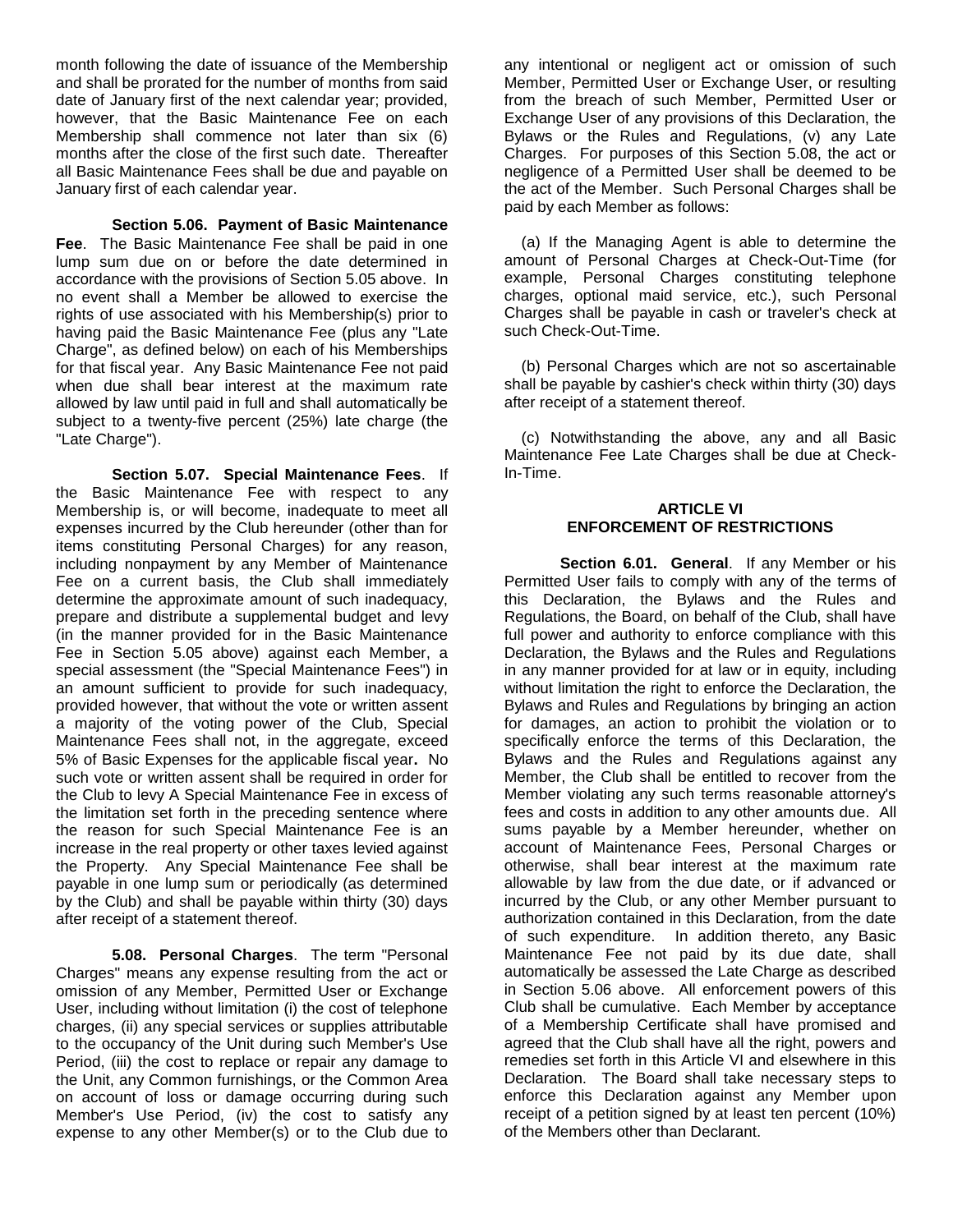**Section 6.02. Certain Specific Enforcement Powers**. In amplification of, and not in limitation of the general powers specified in Section 6.01 above, the Declarant and the Club shall have the following rights and powers.

 **(a) Suspension of Privileges**. If any Member or his Permitted User shall be in breach of this Declaration, the Bylaws or the Rules and Regulations, subject to the limitations set forth hereinafter in this subsection 6.02(a), the Club may, during the time such breach is not cured, suspend the right of such Member and his Permitted User(s) to occupy his Unit and the right of such Member to participate in any vote or other determination provided for herein. No such suspension, except a suspension of privileges for the failure of such Member to pay any Maintenance Fees or Personal Charges, or any portion thereof or any amount(s) due hereunder on or before the due date therefore, shall be made except in compliance with the provisions of Article X of the Bylaws and unless the approval of the Board is first obtained. The decision as to whether such privileges should be suspended shall be made by a majority of the members of the Board. Written notice of suspension, the reasons therefore and the length thereof shall be given to the suspended Member and the suspension shall be effective on the date such notice is given. If suspension of privileges is based on the failure of a Member to pay Maintenance Fees, Personal Charges or any other amount(s) due hereunder when due, the suspended privileges of such Member shall be reinstated automatically at such time as the Member shall have paid to the Club, in cash or by cashier's or certified check, all amounts past-due plus such interest and Late Charges as may have been applied as of the date of such reinstatement. If such suspension of privileges is based on any omission other than the failure of a Member to pay Maintenance Fees, Personal Charges or any other amount(s) due hereunder when due, the suspended privileges shall be automatically reinstated upon the expiration of the suspension period stated in the suspension notice.

 **(b) Enforcement by Cancellation**. There is hereby created a security interest, in the form of a right to cancel a Member's Membership and accompanying use rights, securing the prompt and faithful performance of each Member's obligation under this Declaration, the Bylaws and the Rules and Regulations and the payment to the Club of any and all Maintenance Fees levied against any and all Membership under this Declaration, together with interest thereon at the maximum rate allowable under the law from the date of delinquency, and all costs of collection which may be applied or incurred by the Club in connection herewith, including reasonable attorney's fees. At any time within ninety (90) days after the occurrence of any default in the payment of such Maintenance Fee or performance secured, the Club or any authorized representative may, but shall not be required to make a written demand for payment or performance with respect to which the Member is in

default. Each default shall constitute a separate basis for a demand, but any number of defaults may be included within a single demand. If such delinquency is not paid or default is not cured within forty-five (45) days after delivery of such demand, the Club may elect to cancel such defaulting member's membership, on behalf of the Club. Any demand shall be executed and acknowledged by any officer of the Club, and shall contain substantially the following information:

(i) The name of the defaulting Member;

(ii) The total amount of the delinquency, interest thereon, collection costs and reasonable attorney's fees and monetary penalties imposed by the Club;

(iii) That demand for curing a default or notice is made by the Club pursuant to this Declaration; and

(iv) The Membership will be canceled if the default is not cured.

Upon timely curing of any default for which a demand was made by the Club, the officers of the Club are hereby authorized to rescind such demand. Cancellation of a Member's Membership shall be effected by giving such Member notice under this Declaration after a proper demand to cure such default. Upon proper notice of cancellation hereunder the membership rights of such defaulting members shall immediately cease and such membership shall revert to the Declarant.

**Section 6.03. Subordination to Certain Mortgages**. The security interest provided for herein shall be prior to all encumbrances made by a Member or imposed by legal process upon any Member except taxes, bonds, maintenance fee and other levies, if any, which by law are prior thereto, whether the demand is made prior or subsequent to any such encumbrances, except that the demand provided for herein shall be subordinate to any first purchase money security interest (individually and collectively the "Prior Lien"). The sale or transfer of any Membership shall not defeat or affect the security interest provided for herein; provided, however, that the sale or transfer of any Membership pursuant to the exercise of a purchase money security interest shall extinguish the security interest provided for herein as to payments which became due prior to such sale or transfer. No such sale or transfer shall relieve such Membership or the purchaser thereof from liability for any Maintenance Fee(s) which thereafter become due.

#### **ARTICLE VII DAMAGE, DESTRUCTION, CONDEMNATION**

**Section 7.01. General**. In the event of any damage or destruction, whether resulting from an insured or uninsured casualty or a partial taking in eminent domain proceedings to the Property or the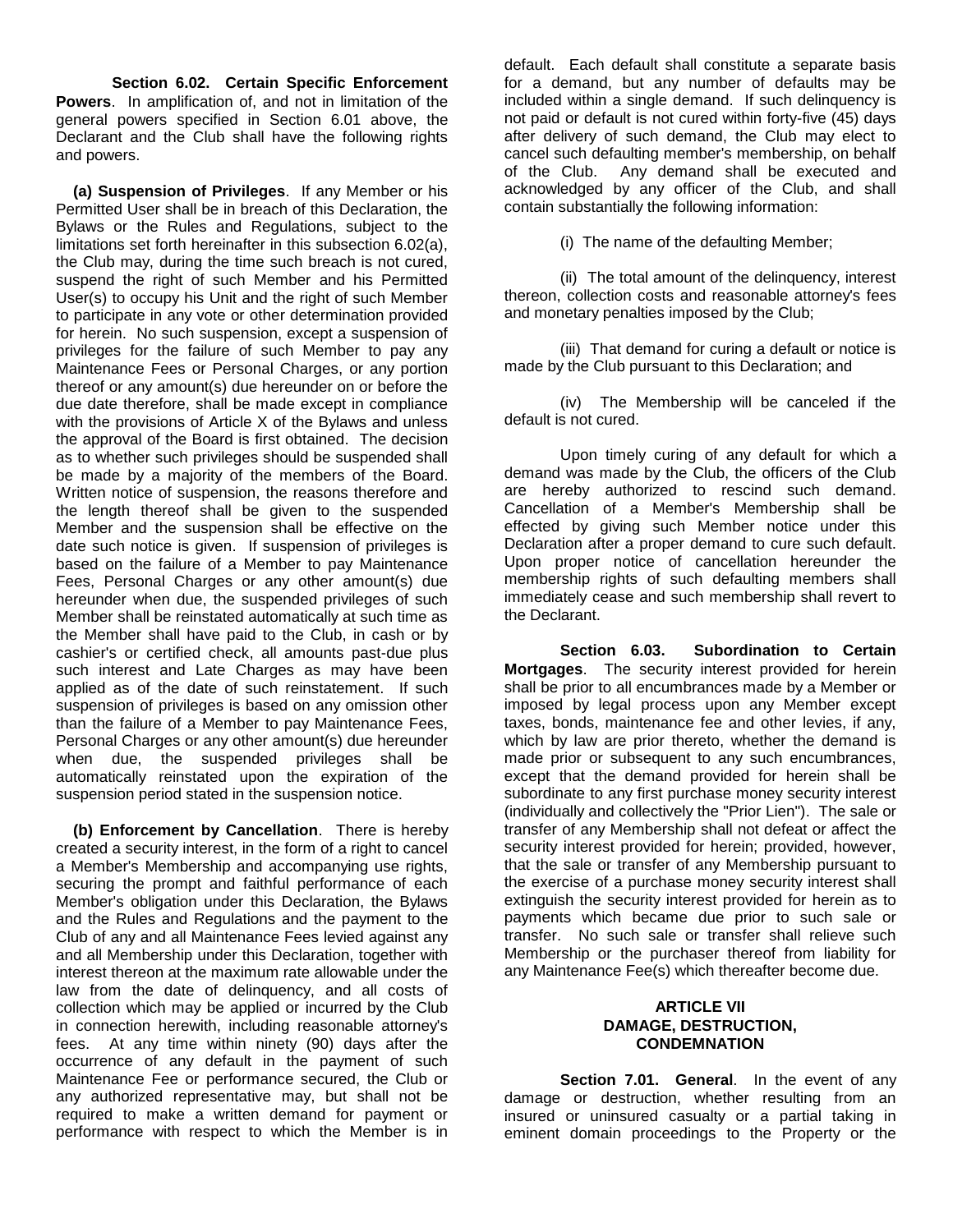Common Furnishings other than by ordinary wear and tear, the Club shall, subject to the provisions of this article, cause such damage or destruction to be repaired and shall use any available insurance or condemnation proceeds for such purpose. If the damage is not covered by condemnation proceeds or by insurance proceeds, or if available funds are insufficient, the Board shall, subject to the provisions of this Article, levy a Special Maintenance Fee at a uniform rate against all Members for the amount required to meet the cost of such repair or restoration; provided, however, if such Special Maintenance Fee is greater than ten percent (10%) of the Basic Expenses for the fiscal year, such Special Maintenance Fee must first be approved by a majority of the voting power of the Club. If the damage or destruction was caused by the act or omission of any Member or his Permitted User, the cost of such repair or the amount of such deficiency shall be a Personal Charge and paid by such Member as provided in Section 5.08 above.

**Section 7.02. Excess Insurance Proceeds**. Any excess insurance or condemnation proceeds over the cost of repair and restoration, or any insurance or condemnation proceeds available if the Property or the Common Furnishings are not repaired or replaced pursuant to this Declaration, shall be distributed to the Members (subject to the rights of any lender) in accordance with Section 11.02 of the Bylaws provided that there shall be deducted from the amount due any Member, the amount, if any, of all sums due to the Club from such Member.

#### **ARTICLE VIII MISCELLANEOUS PROVISIONS**

**Section 8.01. Amendment.** This Declaration may be amended by the Directors at any time in order to comply with the requirements of any jurisdiction in which Memberships will be sold or where the Property is located, provided that no such amendment may adversely affect any rights or increase any obligations of the Members hereunder. For other purposes, this Declaration may be amended by the vote or written consent of at least a majority (more than half) of the voting power of the Members, unless a different percentage is required by a specific section or provision of this Declaration to amend that section.

**Section 8.02. Termination.** This Declaration shall remain in effect from the date of execution hereof until it is decided by unanimous action of the Club's Board of Directors and by the affirmative vote of at least 75% of the Club's voting power to terminate the timeshare regime created by this Declaration. Upon such decision, all Memberships in the Club and all rights of the Members to use and occupy the Units shall cease and be of no further force or effect; provided, however, the termination of this Declaration shall not alter or terminate any liability of any Member for the payment of Maintenance Fees, Special Assessments, and/or

Personal Charges accrued prior to such termination under provisions of this Declaration.

**Section 8.03. Notices**. Notices provided for in this Declaration shall be in writing and shall be deemed sufficiently given either (i) when delivered personally at the appropriate address or (ii) upon the fifth (5th) day after deposit of same in any United States postal mail system postage prepaid or (iii) upon the fifteenth (15th) day following the deposit of such notice in the mail system of a country other than the United States, postage prepaid. Any notice to a Member required under this Declaration shall be addressed to the Member at the last address for such Member appearing in the records of the Club or, if there be none, at the address of the Property. Notices to the Club shall be addressed to the address designated by the Club by written notice to all Members. Notices to the Managing Agent shall be addressed to the Property. The addresses and addresses for purposes of this Section 8.03 may be changed by giving written notice. Unless and until such written notice is received, the last address and addressee as stated by written notice or provided herein, if no written notice of change in effect for all purposes hereunder.

**Section 8.04. Notification of Sale of Membership**. Within thirty (30) days after the sale or transfer of any membership, the transferee and transferor, and the date on which such sale or transfer is to be consummated. Unless and until such notice is given, the Club shall not be required to recognize the transferee for any purpose, and any action taken by the transferee as a Member may be recognized by the Club. Prior to receipt of any such notification by the Club or Managing Agent, any and all communications required or permitted to be given by the Club shall be deemed duly given and made to the transferee if duly and timely made and given to such transferee's transferor.

**Section 8.05. Severability**. If any provision of this Declaration, or any section sentence, clause, phrase or word or the application thereof in any circumstances, shall be held invalid, the validity of the remainder of this Declaration and of the application of such provision, sentence, clause, phrase or word under any other circumstances shall not be affected thereby.

**Section 8.06. Successors**. The provisions of this Declaration shall be binding upon all parties having or acquiring any Membership or any right, title or interest therein and shall be for the benefit of each Member and his heirs, successors and assigns. Each Members (including the Declarant) shall be fully discharged and relieved of liability on the covenants herein insofar as such covenants relate to each Membership upon ceasing to own such Membership interest terminated.

**Section 8.07.** Violation or Nuisance. Every act or omission whereby any provision of this Declaration,